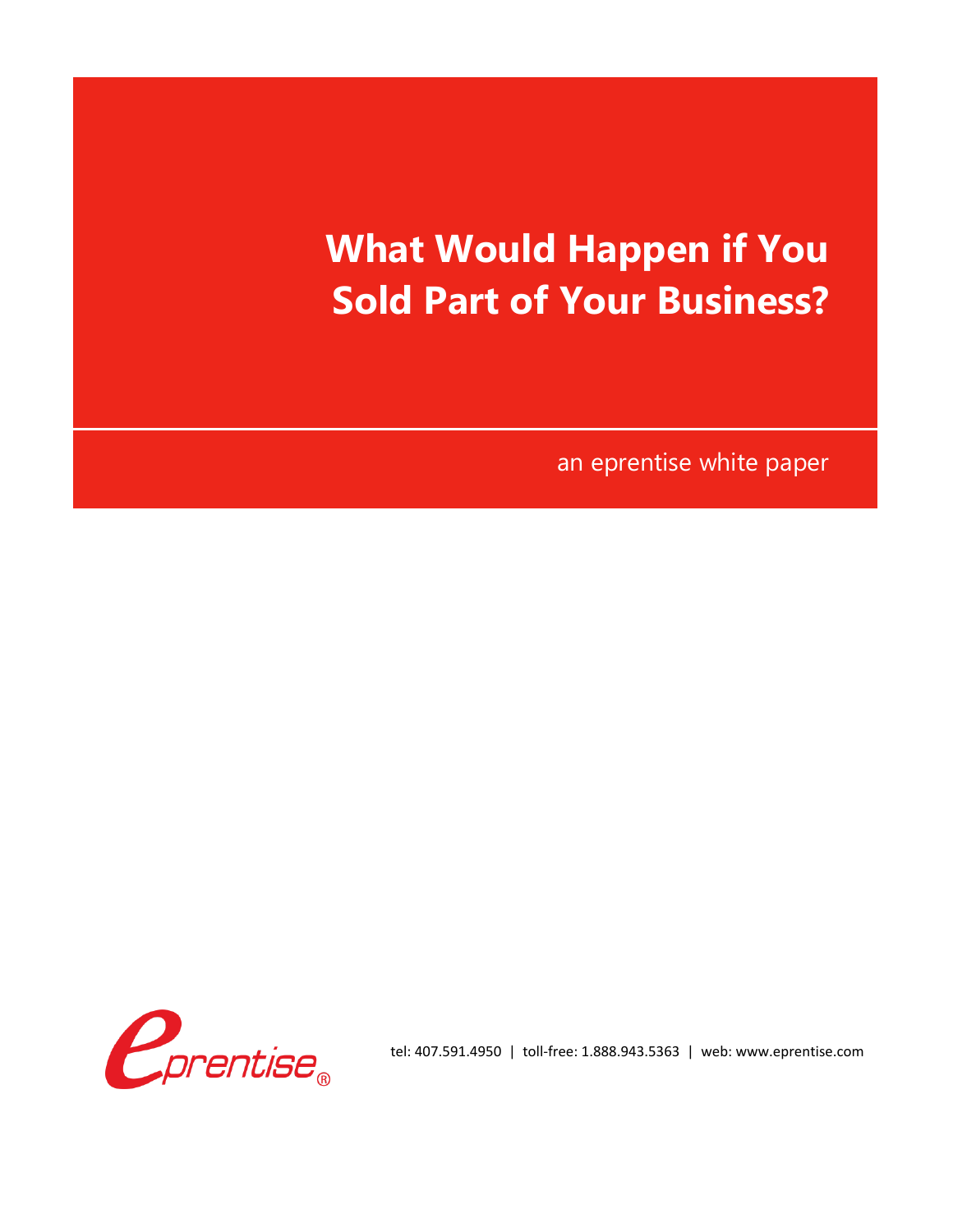What Would Happen if You Sold Part of Your Business?

Author: Helene Abrams www.eprentise.com

*© 2022 eprentise, LLC. All rights reserved.*

*eprentise, FlexField Express and FlexField are registered trademarks of eprentise, LLC.*

*Oracle is a registered trademark of Oracle Corporation. All other company or product names are used for identification only and may be trademarks of their respective owners.*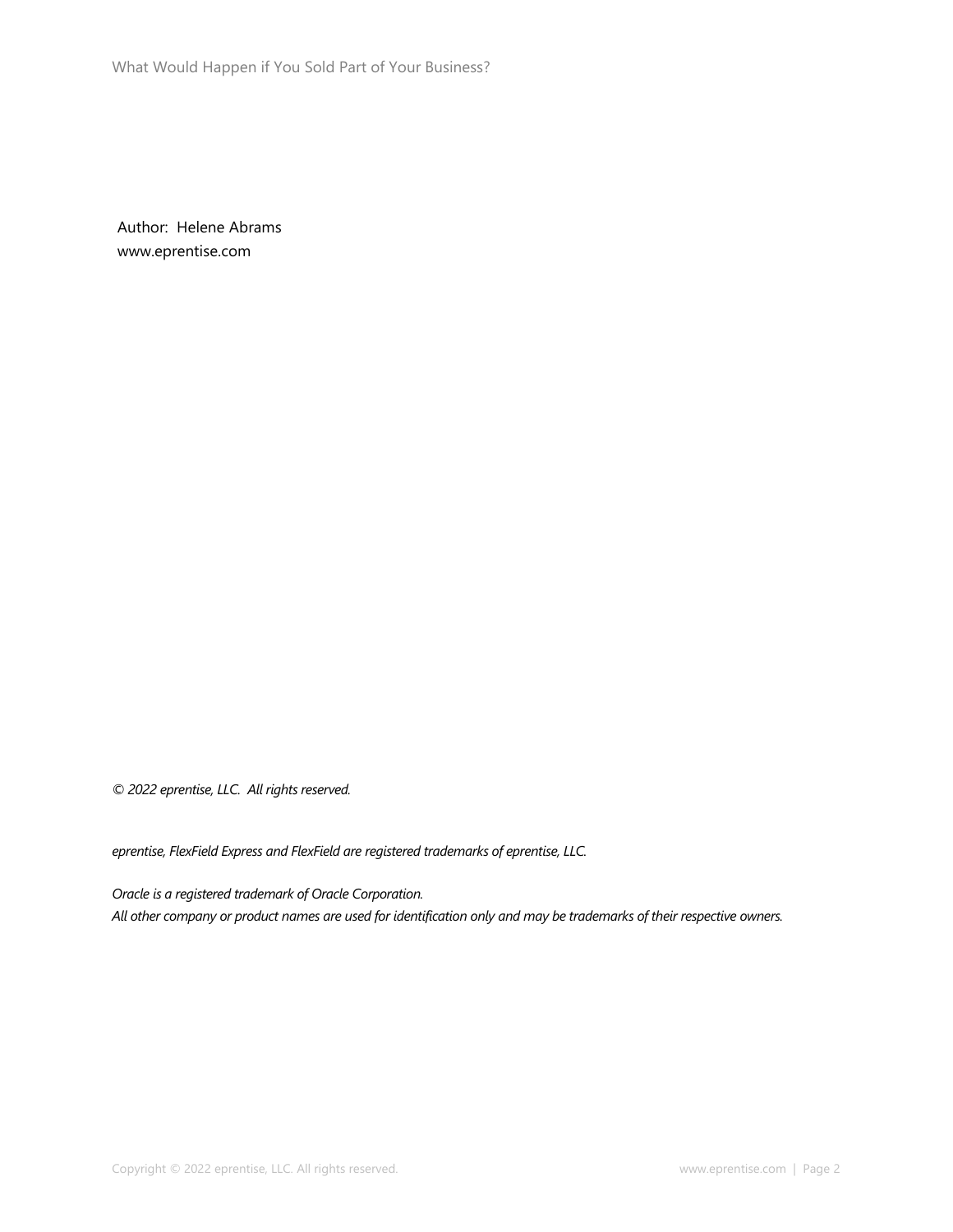Deciding what information to share and what information to keep private is one of the most critical decisions companies face when they decide to sell part of the company. Sharing too much information allows competitors to identify advantages to use against the parent company. Keeping irrelevant information may result in unnecessary costs, such as excess storage, maintenance, and disaster-recovery charge.

A growing number of boardrooms are facing the problematic question of what information to share.

According to Ernst & Young's Global Corporate Divestment Study 2019, the intent to divest remains at record levels — 84% of companies plan to divest within the next two years, consistent with 2018's record of 87%. Furthermore, 81% say streamlining operating models will factor into their divestment plans over the next 12 months. Divestiture, or selling off a part of the company, can be a healthy strategy for pruning under-performing divisions, responding to changes in the marketplace, allowing a company to focus on different markets, or just because cash is needed for new initiatives. Some of corporate America's most well-known names are in the midst of divestitures, getting rid of assets that are considered "noncore" and refocusing their resources. While divestitures can provide many benefits, executives must plan what information to share under stressful conditions. They are expected to sustain growth and retain existing customers while reducing the impact of organizational change.

Disposing of unwanted divisions or products is complicated. Deciding how to handle information during a divestiture is not unlike splitting the assets of a marriage during a divorce. Not only is the parent company affected, but acquiring companies are as well. Very often the divested company is sold to a competitor. Providing historical information for the part of the company to be divested may increase the selling price, but may provide information that you don't want your competitors to have. Some information, such as customer lists, is considered low risk. Competitors likely know already whom major customers patronize. And realistically, by the time a divestiture is announced, it's likely that some key data may already be in the hands of departing employees, or already part of the buyer's information. Of greater concern are trade secrets, trend analyses, prices, discounts, cost of goods sold and contract terms with suppliers. If exposed, this information could give competitors an advantage and should be kept private, if possible. Public and private companies have different obligation.

Due to the complexity of accurately managing changes to such large relational databases, technology has entered the picture as a substitute for a large piece of the painful consulting work and is playing an increasingly larger role by helping to automate the process, reducing time and expense. Planning ahead is essential; experts recommend starting at least three to four months prior to the separation and regularly communicating the impact of changes to all business units. With so much at stake, wise executives will take careful steps to decide what information to disclose and what to keep private, and then use technology to automate the separation once the decision is made.